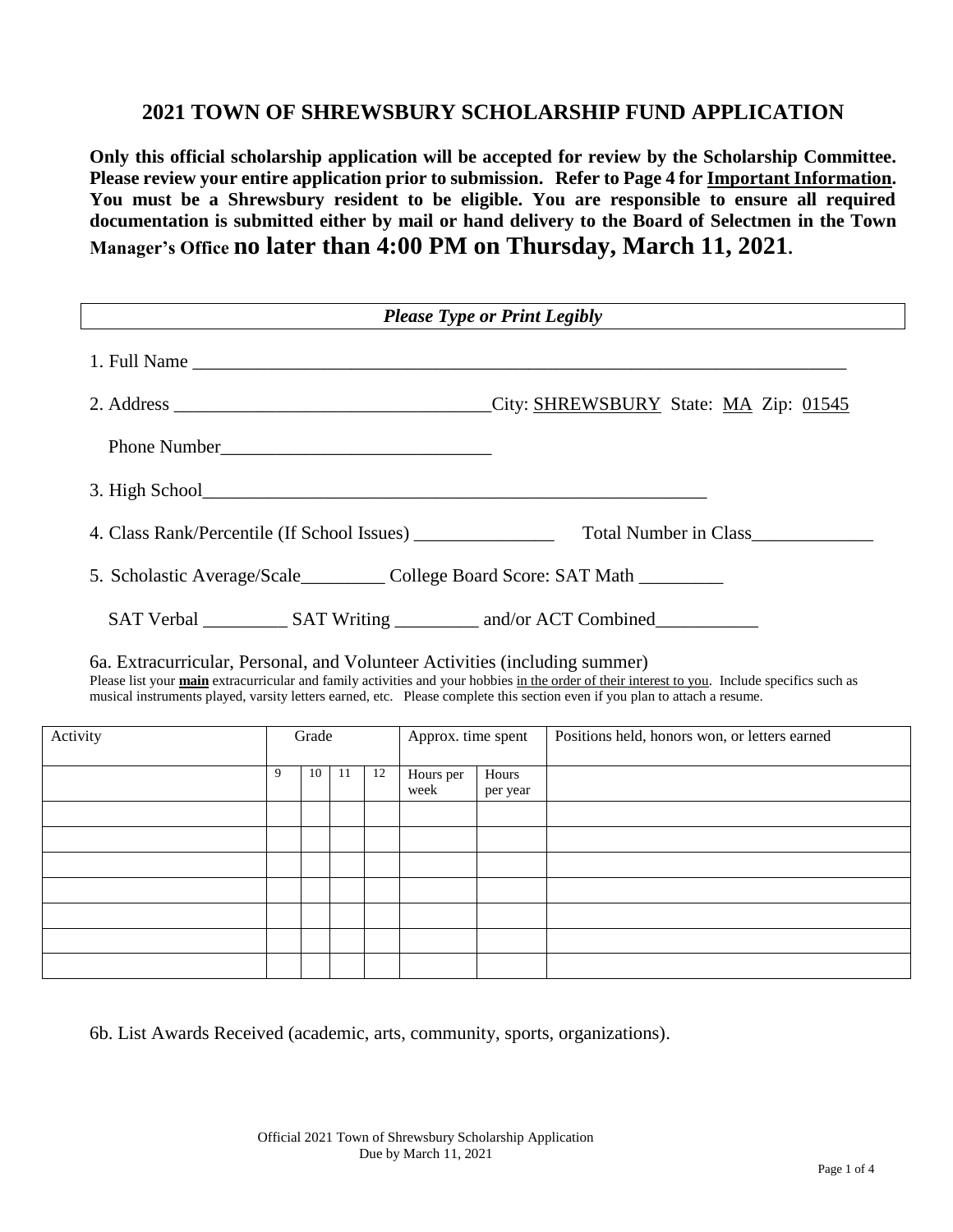6c. List Community Service:

• Initiated Through School/School Clubs/Honor Society:

• Independent Initiative/Church/Scouting:

## 7. Work Experience:

| Specific nature of work | Employer | Approximate dates of<br>employment:<br>From | To | Approx # of hours<br>per week |
|-------------------------|----------|---------------------------------------------|----|-------------------------------|
|                         |          |                                             |    |                               |
|                         |          |                                             |    |                               |
|                         |          |                                             |    |                               |
|                         |          |                                             |    |                               |

 8. In the space provided below or on a separate sheet please describe which of the activities you listed in Section 6 and Section 7 has meant the most to you and why.

|                                                        | 9. Names of Parent(s) or Guardian(s): $\frac{1}{2}$ $\frac{1}{2}$ $\frac{1}{2}$ $\frac{1}{2}$ $\frac{1}{2}$ $\frac{1}{2}$ $\frac{1}{2}$ $\frac{1}{2}$ $\frac{1}{2}$ $\frac{1}{2}$ $\frac{1}{2}$ $\frac{1}{2}$ $\frac{1}{2}$ $\frac{1}{2}$ $\frac{1}{2}$ $\frac{1}{2}$ $\frac{1}{2}$ $\frac{1}{2}$ $\frac$ |  |
|--------------------------------------------------------|-----------------------------------------------------------------------------------------------------------------------------------------------------------------------------------------------------------------------------------------------------------------------------------------------------------|--|
|                                                        |                                                                                                                                                                                                                                                                                                           |  |
|                                                        |                                                                                                                                                                                                                                                                                                           |  |
| 12. Total Family Gross Income ( $\sqrt{C}$ Check one): |                                                                                                                                                                                                                                                                                                           |  |
| Under \$50,000                                         | $$50,000 - $100,000$                                                                                                                                                                                                                                                                                      |  |
| $$100,000 - $150,000$                                  | Over \$150,000                                                                                                                                                                                                                                                                                            |  |
|                                                        | Official 2021 Town of Shrewsbury Scholarship Application<br>Due by March 11, 2021                                                                                                                                                                                                                         |  |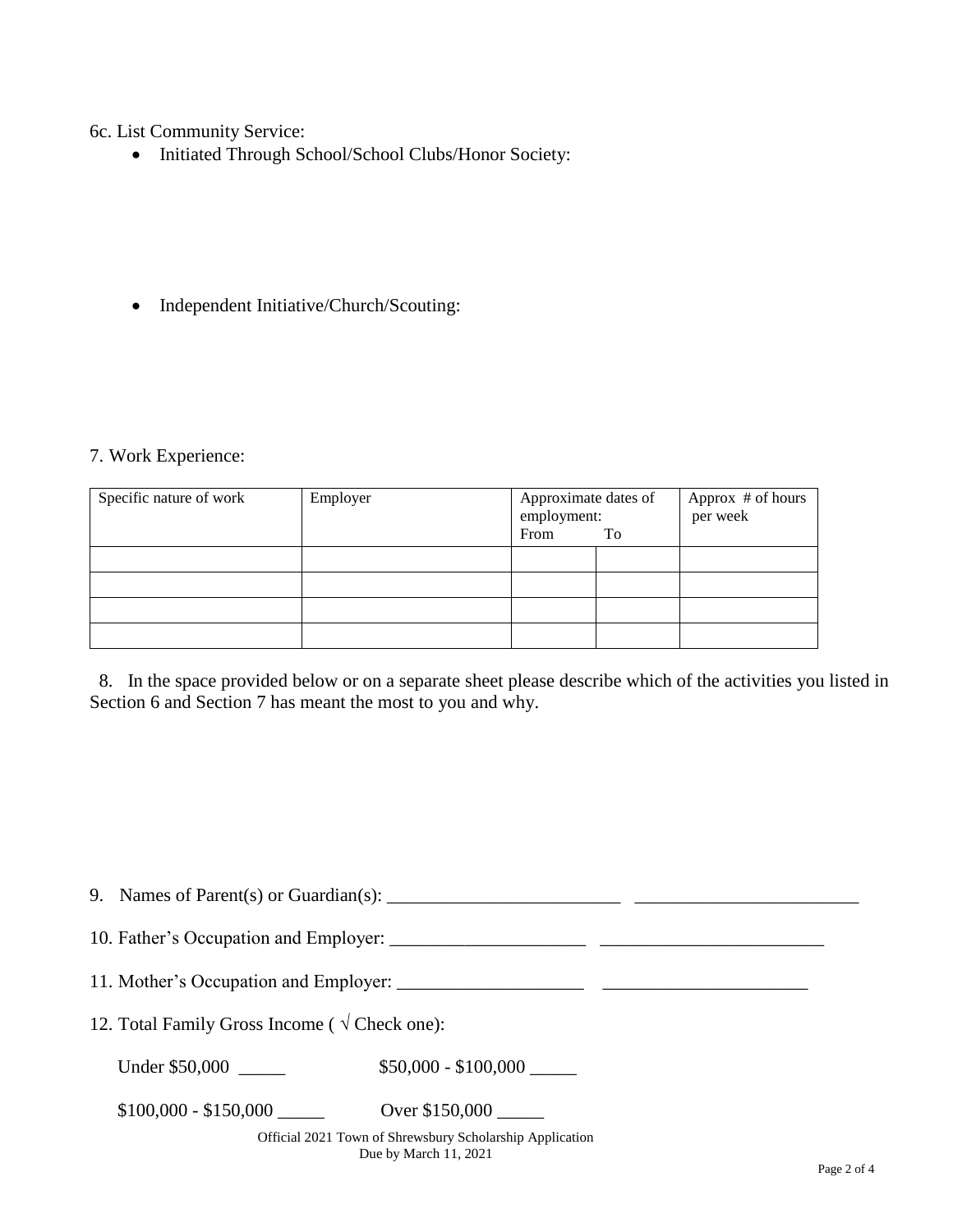13. Information about your siblings:

| Brothers & Sisters<br><b>Names</b> | Age | Name of College<br>(if they are attending) | Year of<br>Graduation |
|------------------------------------|-----|--------------------------------------------|-----------------------|
|                                    |     |                                            |                       |
|                                    |     |                                            |                       |
|                                    |     |                                            |                       |
|                                    |     |                                            |                       |

14. List the colleges to which you've been accepted and, if your plans have been finalized, identify which one you plan to attend.

| Name of College | Accepted | Will Attend $(X)$ |
|-----------------|----------|-------------------|
|                 |          |                   |
|                 |          |                   |
|                 |          |                   |
|                 |          |                   |
|                 |          |                   |

15. Describe any pertinent information regarding your financial need.

**Applicant's Signature:** \_\_\_\_\_\_\_\_\_\_\_\_\_\_\_\_\_\_\_\_\_\_\_\_\_\_\_\_\_\_\_\_\_\_

**Date:** \_\_\_\_\_\_\_\_\_\_\_\_\_\_